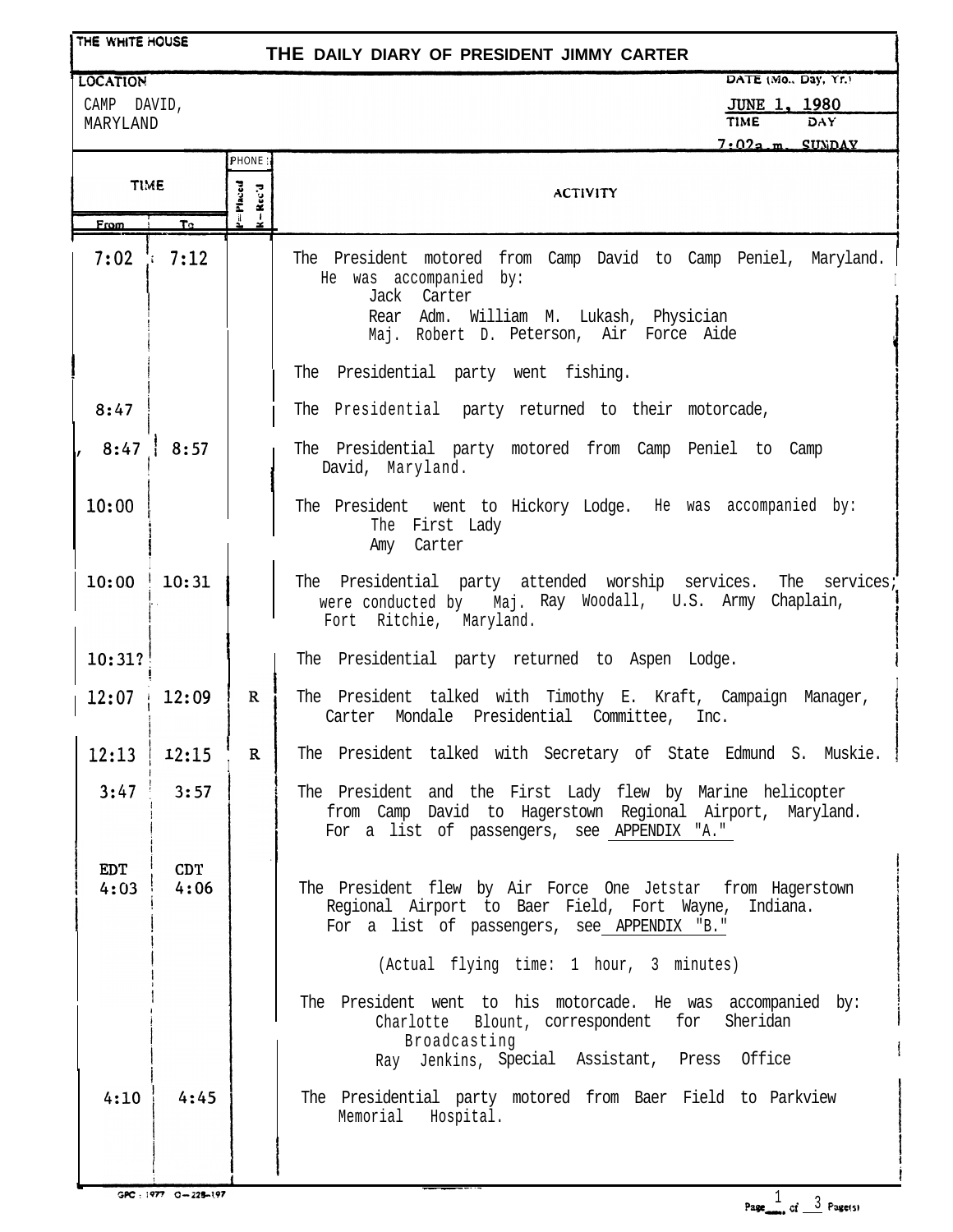## **THE WHITE HOUSE**

## THE DAILY DIARY OF PRESIDENT JIMMY CARTER

PARKVIEW MEMORIAL HOSPITAL <br>FORT WAYNE, INDIANA **JUNE 1, 1980**<br>4:45p.m. SUNDAY FORT WAYNE, INDIANA

LOCATION **intervalse in the contract of the contract of the contract of the contract of the contract of the contract of the contract of the contract of the contract of the contract of the contract of the contract of the co** 

|              |               | <b>PHONE</b>                 | <b>↑。 ヿノレ。…。 いいいレム」</b>                                                                                                                                                                                                                                                        |
|--------------|---------------|------------------------------|--------------------------------------------------------------------------------------------------------------------------------------------------------------------------------------------------------------------------------------------------------------------------------|
| TIME         |               | Pa <sup>=</sup> d<br>R-Rec'd | <b>ACTIVITY</b>                                                                                                                                                                                                                                                                |
| From<br>4:45 | TO            | ś.                           | The President was greeted by:<br>Winfield C. "Winn" Moses, Jr., Mayor, Fort Wayne,<br>Indiana<br>Mrs. Winfield C. (Susan) Moses, Jr.<br>John Nuckols, City Councilman, Fort Wayne, Indiana<br>Mark Slein, Administrator, Parkview<br>Memorial<br>Hospital, Fort Wayne, Indiana |
| 4:50         |               |                              | The President went to the holding room.                                                                                                                                                                                                                                        |
|              | $4:50$ $4:59$ |                              | The President met with:<br>Mayor Moses<br>Leon Wolfe, Chief of Police, Fort Wayne,<br>Indiana<br>Wayne Davis, Special Agent in Charge (SAIC), Federal<br>Bureau of Investigation (FBI), Fort Wayne, Indiana                                                                    |
| 4:59         | 5:04          |                              | The President met with Dr. Jeffrey Towles, attending physician<br>for Vernon E. Jordan, Jr., Executive Director of the<br>National Urban League and patient at Parkview Memorial<br>Hospital.                                                                                  |
| 5:05I        |               |                              | The President went to the lounge area.                                                                                                                                                                                                                                         |
| 5:05         | 5:14          |                              | The President met with:<br>Mrs. Vernon E. (Shirley) Jordan, Jr.<br>Vickee Jordan, daughter                                                                                                                                                                                     |
| 5:14         |               |                              | The President went to Mr. Jordan's room.                                                                                                                                                                                                                                       |
| 5:14         | 5:22          |                              | The President met with Mr. Jordan.                                                                                                                                                                                                                                             |
| 5:22         |               |                              | The President went to the lounge area of the intensive<br>care unit.                                                                                                                                                                                                           |
| 5:23         | 5:31          |                              | The President made a statement to the press.                                                                                                                                                                                                                                   |
| 5:34         |               |                              | The President returned to his motorcade. He was accompanied<br>by Mr. Jenkins.                                                                                                                                                                                                 |
| 5:34         | 6:12          |                              | The President and Mr. Jenkins motored from Parkview Memorial<br>Hospital to Baer Field.                                                                                                                                                                                        |
| 6:19         | 8:27          |                              | The President flew by Air Force One Jetstar from Baer Field<br>to Andrews AFB, Maryland. For a list of passengers, see<br>APPENDIX "C."<br>(Actual flying time: 1 hour, 8 minutes)                                                                                             |